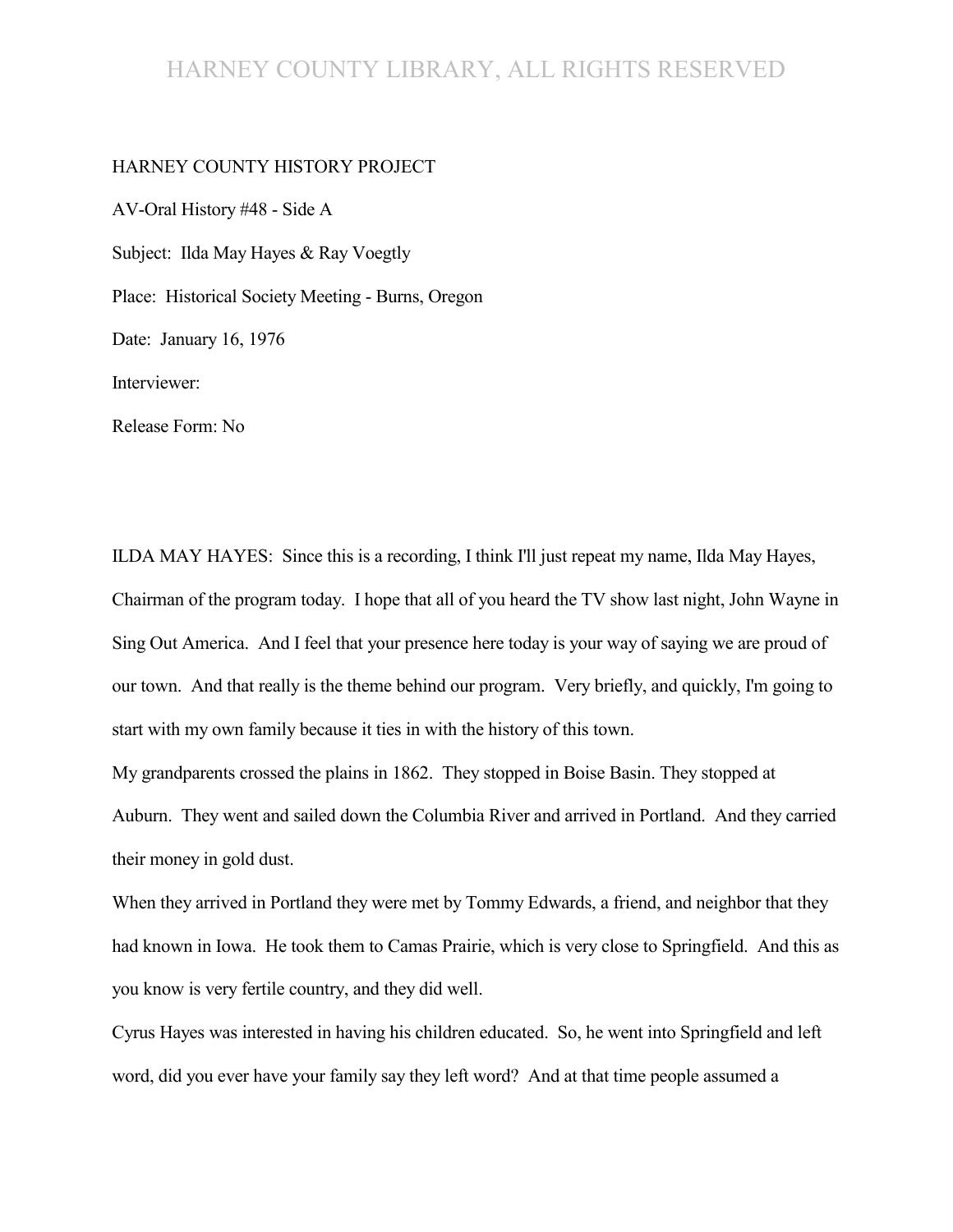responsibility, if somebody left word, they wanted something or needed something, the neighbors helped them out.

So, the next time that he rode into Springfield, many people said, "We are sure we have found" --- I'd like a glass of water please, I'm getting dry. Thank you. "We are sure that we have found a teacher for you." So, he went around and looked up the man who had said he wanted to teach school, and it was George McGowan. And George McGowan, a graduate of the University of Edinburgh, met Cyrus Hayes, who was a graduate of Wesleyan University in Ohio.

Well, they had to draw up a contract, and the contract was simple. The term of school would be six months. Each family paid \$5 per student, and you boarded the teacher. They shook hands, their word was their bond, and George McGowan went home with Cyrus Hayes.

Now in the schoolroom, it was expected that George McGowan would teach the three "R's". But he also taught elocution, and he taught singing, and he taught dancing. If there is anybody here who knew my father, Ted Hayes, you know who won the honors. And when George McGowan met this talent, he is the man who taught my father to call square dances, to dance the Varsovienne, and to call the grand march. And my father brought that heritage to Harney County.

The oldest son, George Hayes, had taken the eighth grade too many times, and he knew he wanted to be an attorney. So, George McGowan got law books and started him in law. And in appreciation, George Hayes taught the upper grades. He taught the seventh and eighth grades so that George McGowan could devote his time to the younger grades.

You know, many destiny has been changed by the advice of a doctor. And the brother next older to my father Scott Hayes, developed an illness. They didn't know what it was. Today we might say Polio, could be wrong. But anyway, the doctor said, "You must take your family out of this damp climate. You must take them to a higher elevation where there is more sun."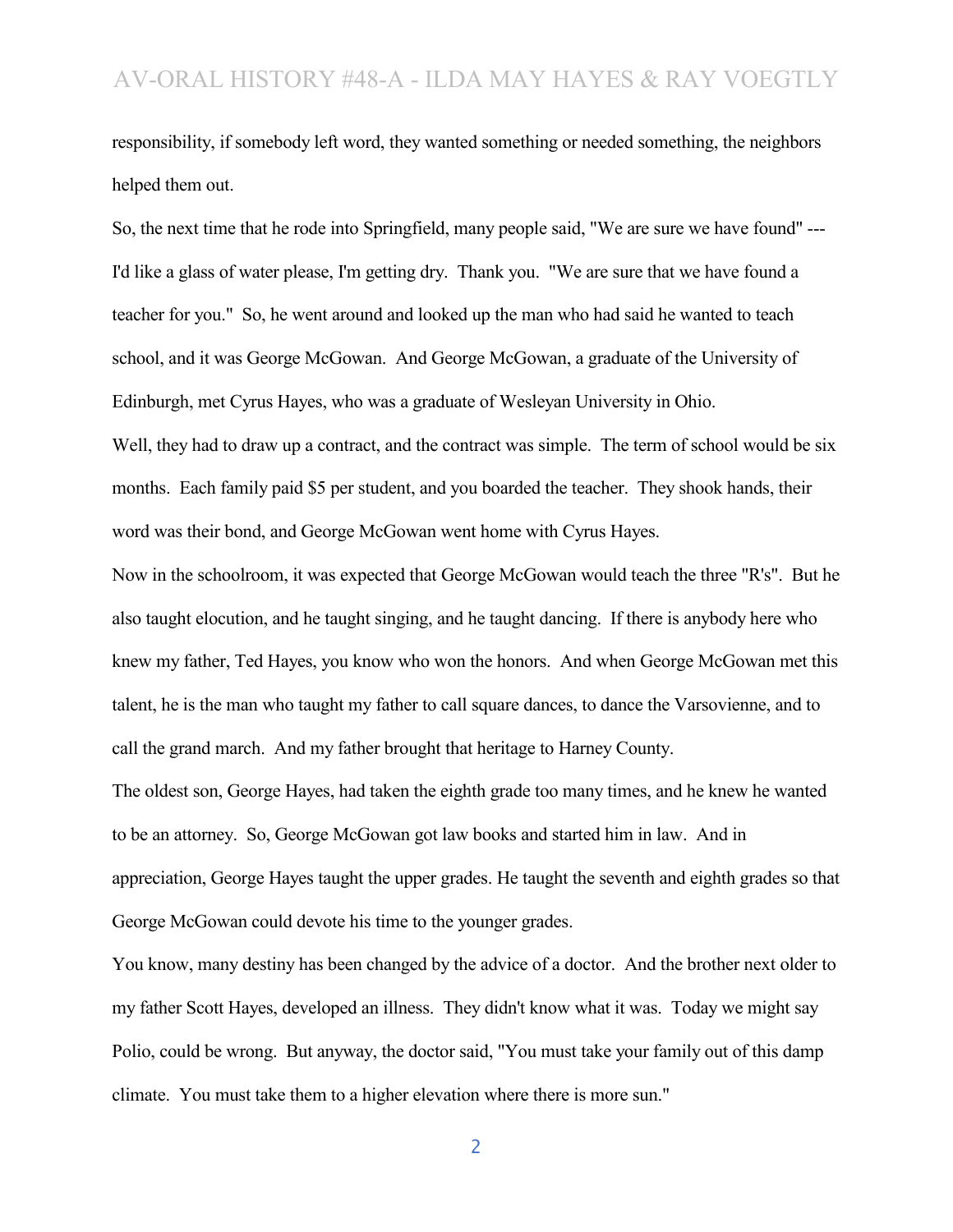So, the Cyrus Hayes family moved to Jackson County, which is now Lake County, and they settled in Silver Lake and Paisley.

Well, I don't know exactly just when George McGowan left Springfield, but I think of all pioneers as migratory birds --- they migrate. And I do know that he came up to The Dalles, but he had heard of Harney Valley, this lush green valley. So, he came on and he arrived here in May of 1882. He stopped out here at Egan. He found a little house for his family. There was a big log building that was a saloon in one end and a store in the other end. So, he said to the man, "I'll buy the store if you'll move the saloon. If you'll take your bottles and go elsewhere." And the man agreed. So, then George McGowan started a store. Well, this was in 1882, but he didn't have too much money, he needed more money. And we had at that time a settler in here who was considered to be well off, and his name was Peter Stenger. So he got Peter Stenger to come in partners with him. And then the store business really did flourish; it was a boom. And they had to build a big store. So they came north and they built a big store, which we have known for many years as the Voegtly field. Of course, when the store was finished, they gave a dance and everybody in Harney Valley came. And the night of the big dance in the store, the saloon burned to the ground. Somebody was cheated at poker and they were mad, and they burned the thing up. And that was the demise of the town of Egan.

So then the next day Peter Stenger suggested that this new town be called Stenger. But George McGowan objected seriously. He said that everybody would say, "That's the town where I was Stung," and he wouldn't accept the name of Stenger.

In return, Peter Stenger suggested that the town be called McGowan, but George McGowan didn't have that much ego. But he said, "I would like the honor to name this town. I would like to name it for the immortal poet, I would like to call it Burns."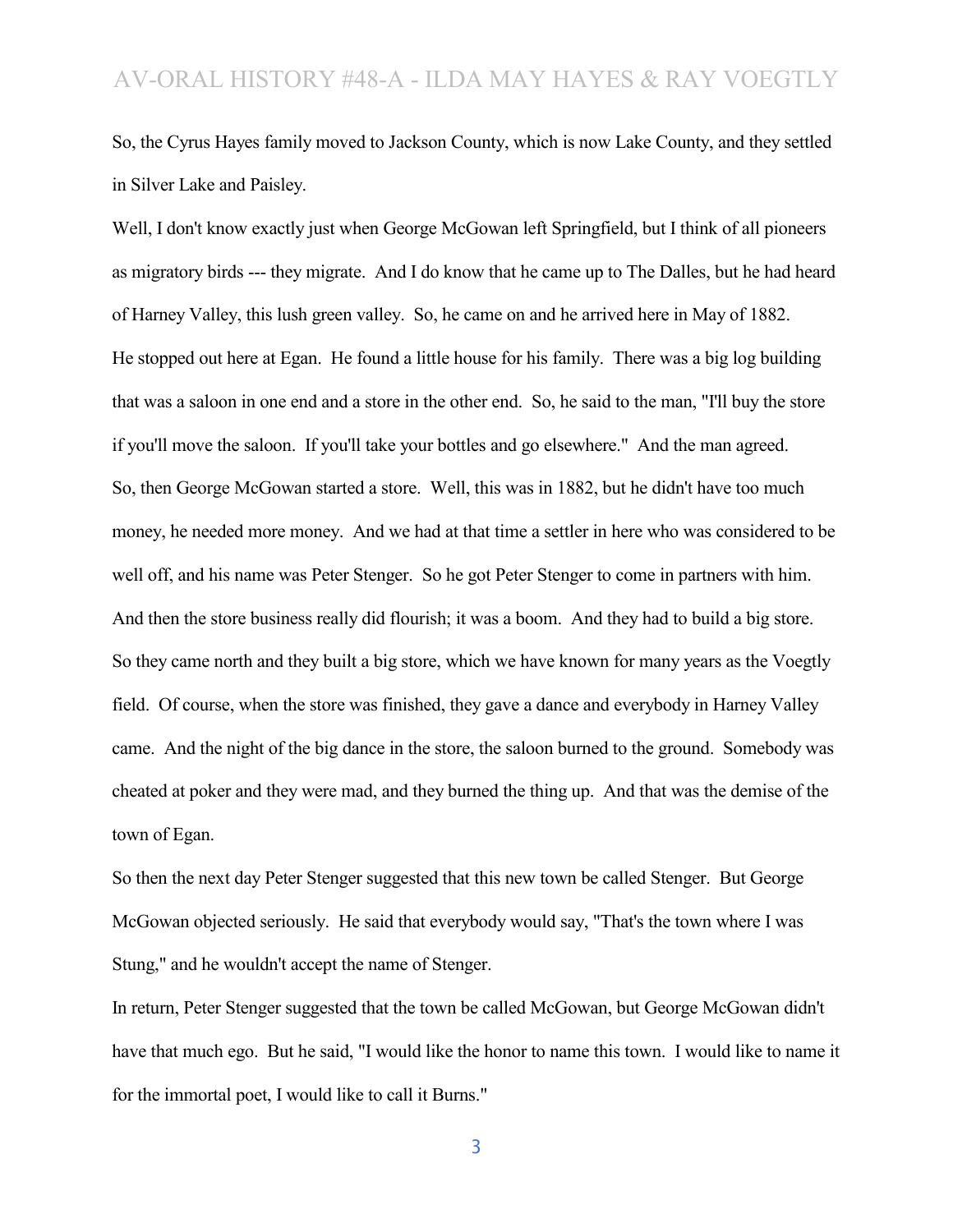Then it was necessary to have a little legal transaction, and George McGowan drew up the petition. And he wanted everybody in Harney County; no it wasn't a county then, Harney Valley, to sign it. But how to get this petition circulated? But there was a good old buckaroo who had a heart. And he said, "I can do it." So he started out. And to the surprise of George McGowan, he presented the petition to him the next morning. And he said, "How could you do this? You weren't gone very long." "Well," he said, "my horse is a wonderful critter."

Well, when George McGowan looked at the petition he found out that his horse was a wonderful critter, and he also found out that the buckaroo was a wonderful forger. Every signature had been forged. Well anyway, there was nothing for George McGowan to do except to forward the petition to Washington, D. C. stating that they wanted to name the town Burns, they wanted a post office at Burns, and he wanted to be the first postmaster.

The petition in Washington, D. C. was confirmed and affirmed and mailed back, and George McGowan became our first postmaster. So, on January the 18th, 1884, Burns, Oregon was born, and George McGowan was the first postmaster.

Now from the day that George McGowan arrived here, he started sending up smoke signals to the Hayes family to come on to this luscious green valley. And some of you might be surprised to know that when my family came in here there was very, very little sagebrush. This whole valley was just one big grass field. They didn't call it meadowland then, but they could have called it meadowland. But later when it filled with sagebrush, we got new people in here, they called it meadowland.

So the Hayes' came over and joined George McGowan in 1887. And of course, George McGowan had taught my father all the ballads practically that he knew and taught him these other talents. And when my brother and I were growing up, we thought that "McNamara's Band" was the national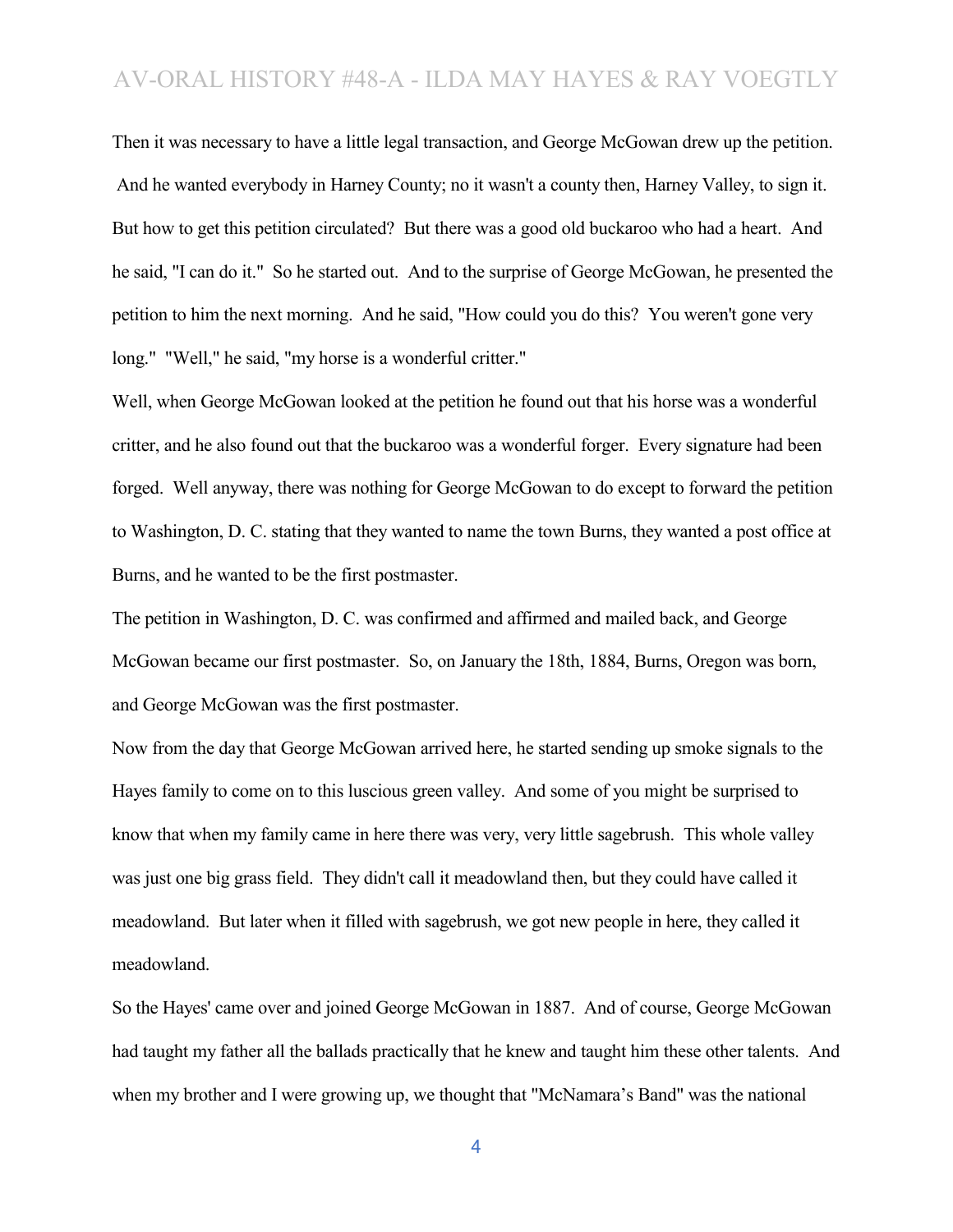anthem.

I hope that it's agreeable to you folks that I've talked about my family, I've enjoyed it. But I thought it was the best way I knew to give you a profile of George McGowan from the family side. And this is the end of Act One, Scene One.

And we have here today a gentleman thoroughly qualified to complete this drama. I can't introduce this gentleman to you because you know him. But it is my pleasure to present Ray Voegtly. RAY VOEGTLY: President Wally, Ilda, members of this club, and guests. It's a pleasure to be here, and I'm going to say this, that it's a rather peculiar situation when you have somebody of Swiss descent speaking about the Scotch. I think about the only thing they have in common fundamentally is that they both wear kilts.

And I had a good Scotch story that I was going to tell, but my wife said it was off-color and that I shouldn't tell it. So, I'm going to resort to another little story before I continue on with the Scotch theme.

But this happens to be from Mexico. There was a fellow down there by the name of Jose, who wanted to see a big league baseball game. And he was crazy about baseball. And it was his ambition to get up into the States and see a baseball game. Finally, he made it and got over to Los Angeles. The first place he headed was the baseball stadium. He went up there to buy a ticket and they said, "We're all sold out." So he went over and loafed around for a while and came back and asked them again. "No, we're sold out." And he kept pestering them every once in awhile, said, "For gosh sakes, we've been sold out for three or four days. Go over there and climb that flagpole if you want to see the game." So he did. He went over there, climbed the flagpole, he saw the game, went back to Mexico. And they said, "Jose, did you get to see that big league baseball game?" He said, "I sure did." He said, "Those Americans are wonderful people." He says, "I got up there, I

<sup>5</sup>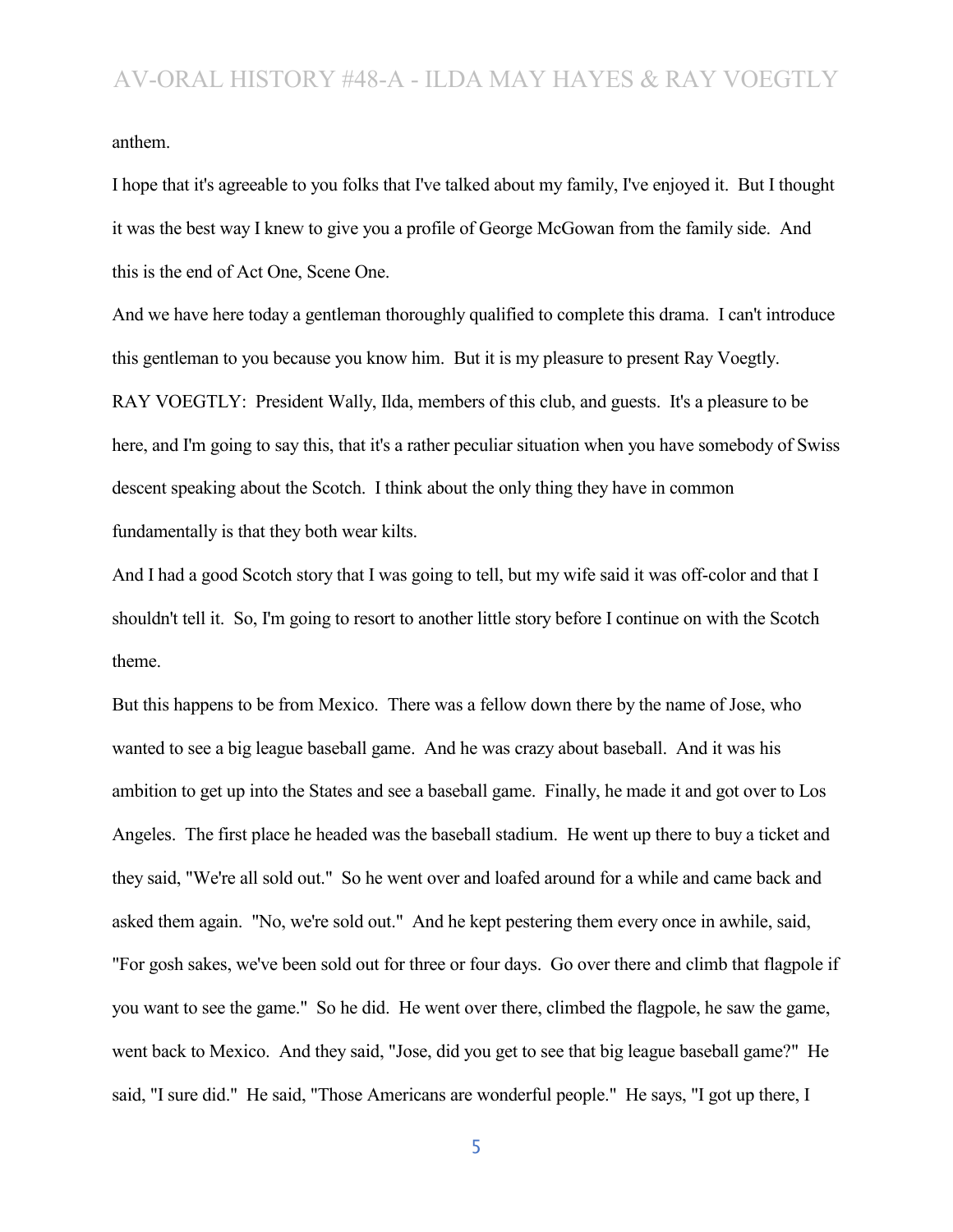had a fine seat, and I could see everything." And he said, "I no more than got up there and they all stood up, and they put their hands over their hearts and they said, Jose, can you see ..." (Laughter) I'm going to make a few comments about Scotland itself. Scotland is a country of between 30 and 31,000 square miles. And it was the only country that Caesar started to invade and subdued, that he didn't make the grade. He invaded the country several times but he never did subdue the people. And this happened about 50 B.C., but the Romans left there about 500 years later.

When I was over there a number of years ago I noticed, and last year, I noticed quite a few of the remains of the old Roman walls around London. But Scotland itself is a very interesting, historical country full of tradition. And there are a lot of lakes in Scotland, but they don't call them lakes, with the exception of one. It must have been named by an Englishman because there is only one lake there, the rest are lochs. And of course the most famous of which is Loch Lomond. Loch Lomond is a huge lake, and I would say, well let's see, it has over 28 square miles in Loch Lomond. Comparing that with O'Dell Lake, going over the Willamette Pass to Eugene, that lake as I remember is nine miles long, and probably a half to a mile wide. So you see Loch Lomond is about four to five times larger than the O'Dell Lake.

They have the highlands, they have the lowlands, they have the uplands in Scotland. And the highest ranges are a little over 4,000 feet, about the same as right here in Burns. And so even on that basis, we would be, no one would have a better right to be called Burns than our town. Well, when I went up to Scotland a number of years ago, I had spent a week in London and I purposely took the bus so I could see the countryside. And I was quite surprised to see that there weren't very many settlers on these big good-looking farms. And whereas you drive by miles and miles in this country of barbed wire fences, you drove through miles and miles seeing these stonewalls separating these fields that they built centuries ago. And they built them without any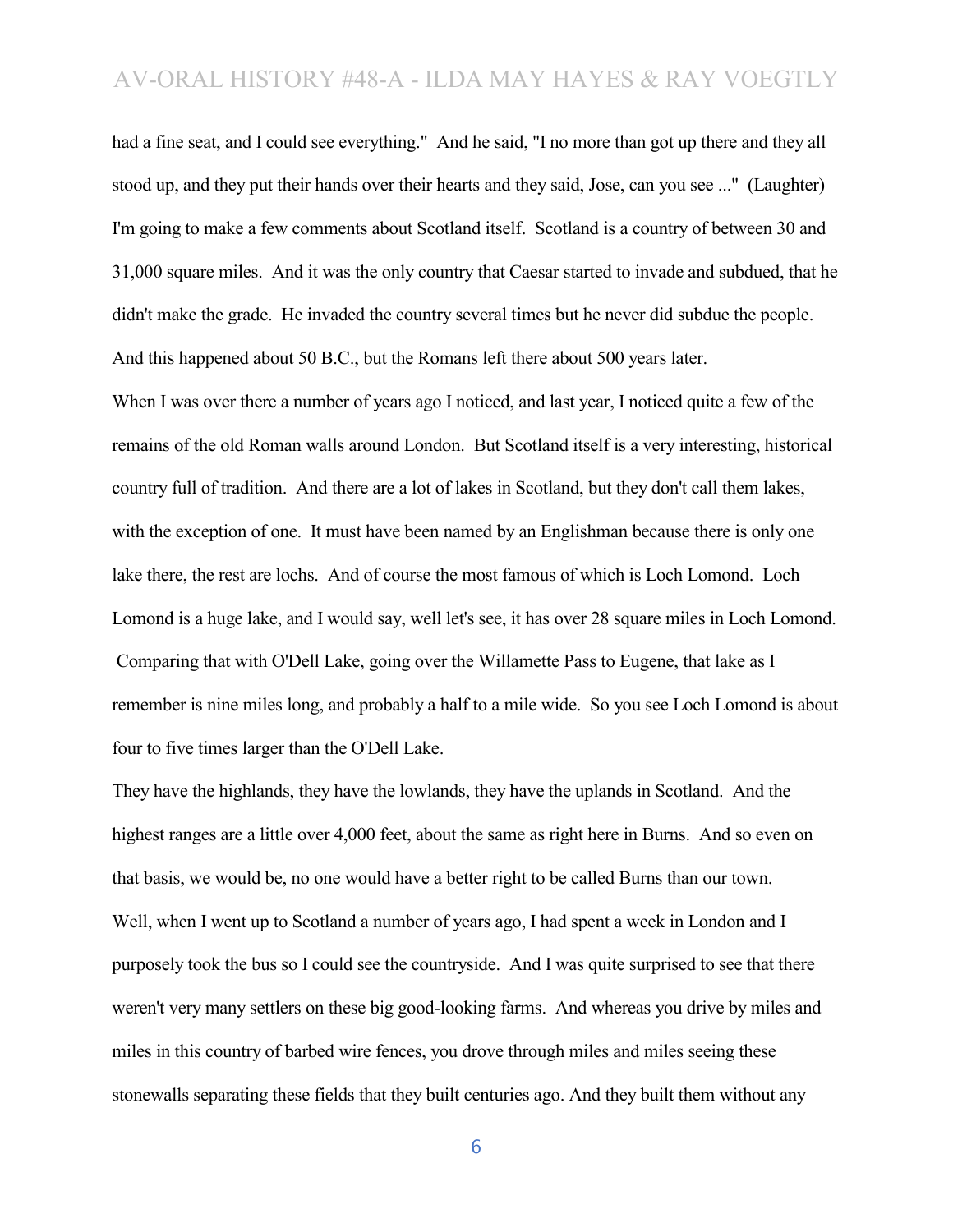mortar. And incidentally, a lot of the houses, stone houses, are built without any mortar. And it's in a good cold climate too.

The Scotch are of course artists when it comes to stone masonry. As we remember our local Bob Lay, who passed away here a few years ago. But in his prime, he was a wonderful stonemason. It's a two-day journey up to Edinburgh from London by bus. And the first day why we stopped, the first evening we stopped in Chester. And it was raining so hard I didn't get out to see much of the town. I was sitting beside a young fellow from Australia. And we roomed together in Chester, and incidentally roomed together when we got to Edinburgh. And I had heard --- incidentally, Edinburgh is not the largest city in Scotland, probably about half a million people. Whereas Glasgow is well over a million people, and it's a big industrial city.

But I had heard about this beautiful Princess Street in Edinburgh. And Princess Street is a nice wide street, and on one side of the street are business buildings. And for blocks and blocks on the other side of the street there is nothing, except the sidewalk, and as you look down here is the most beautiful sculptured gardens that you ever saw. They were wonderful. And then down at the end of the street, here is a big arch that is known as the Sir Walter Scott Memorial. I happened to be staying in a hotel just across the street from it. I had a good view of it.

Then upon the hill here is this big castle, with the cannons all sticking out there, which was quite an impressive thing. And as I walked down the street of Edinburgh one day, I had a little bit of American flavor there when a man got in step with me, and he said, "Excuse me for talking to you sir, but would you spare me a shilling for a cup of tea?" I said, "Sure." So I gave him a shilling, but I don't think he spent it for a cup of tea, he probably applied that on a glass of ale.

Well at any rate I took a sightseeing trip one day and went up to this castle, it was quite a thrill to walk in there among those cannons, and see the city down below, and imagine the history and the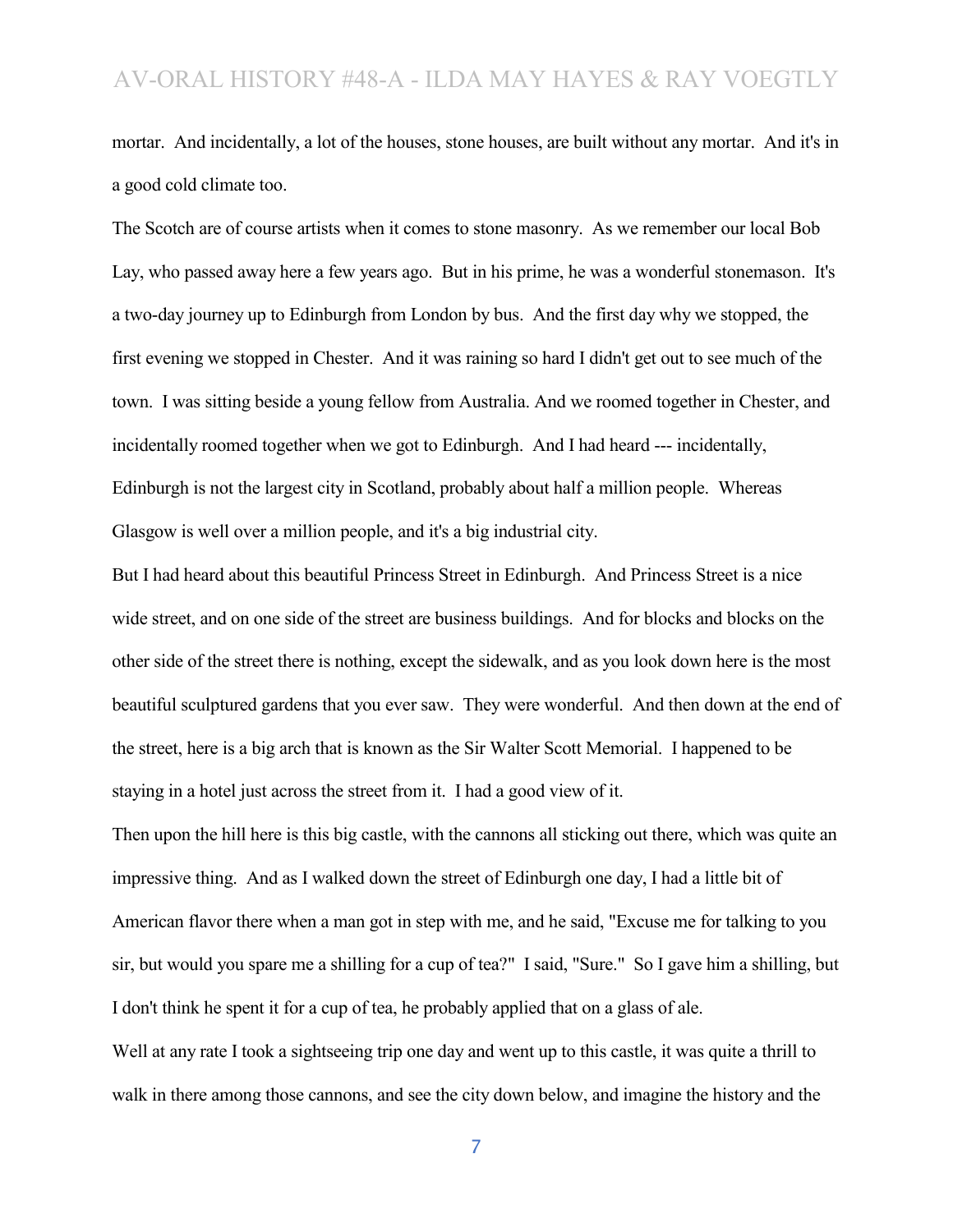events that had taken place during the years of that castle's existence.

I visited another building on that same trip, I've forgotten what it was, but it was a government building. And during one of the wars, the crown jewels of Scotland had disappeared, and they could never find them. Finally, Sir Walter Scott got the idea that perhaps they might be in this building. And he got to measuring the outside of the building, and the inside of the building, and he found that the inside of the building was a little bit smaller. And he figured out that there was a room over there in the corner that might have something behind it. So he got some workmen and they knocked a hole through this stonewall, and lo and behold, there were the Scottish crown jewels that are on display to this day.

As you ride around Scotland there are many interesting things. There was the home of a Dr. Lister; our Listerine is named after him. There was another doctor's home, I've forgotten his name, but at any rate, he was the man who discovered chloroform. And of course, like any other time, there must have been a considerable professional jealousy, and they told this doctor that he was going to be kicked out of the medical profession if he didn't stop using this chloroform. Well, Queen Victoria heard about that and summoned him for an interview. And so he appeared before the Queen, and she inquired all about chloroform. And he told her all about chloroform, and she was very much impressed. And she said the next time that she had a child she wanted him to be sure to come and administer chloroform. Well, needless to say, he wasn't kicked out of the medical profession.

And as we drove around, here is the home of Robert Louis Stevenson. It was said that he was a man of ill health, and he probably had never been out of the City of Edinburgh, at the time he wrote the famous story of Treasure Island.

The City of Edinburgh, as I say, has very many interesting things. Well after I finished with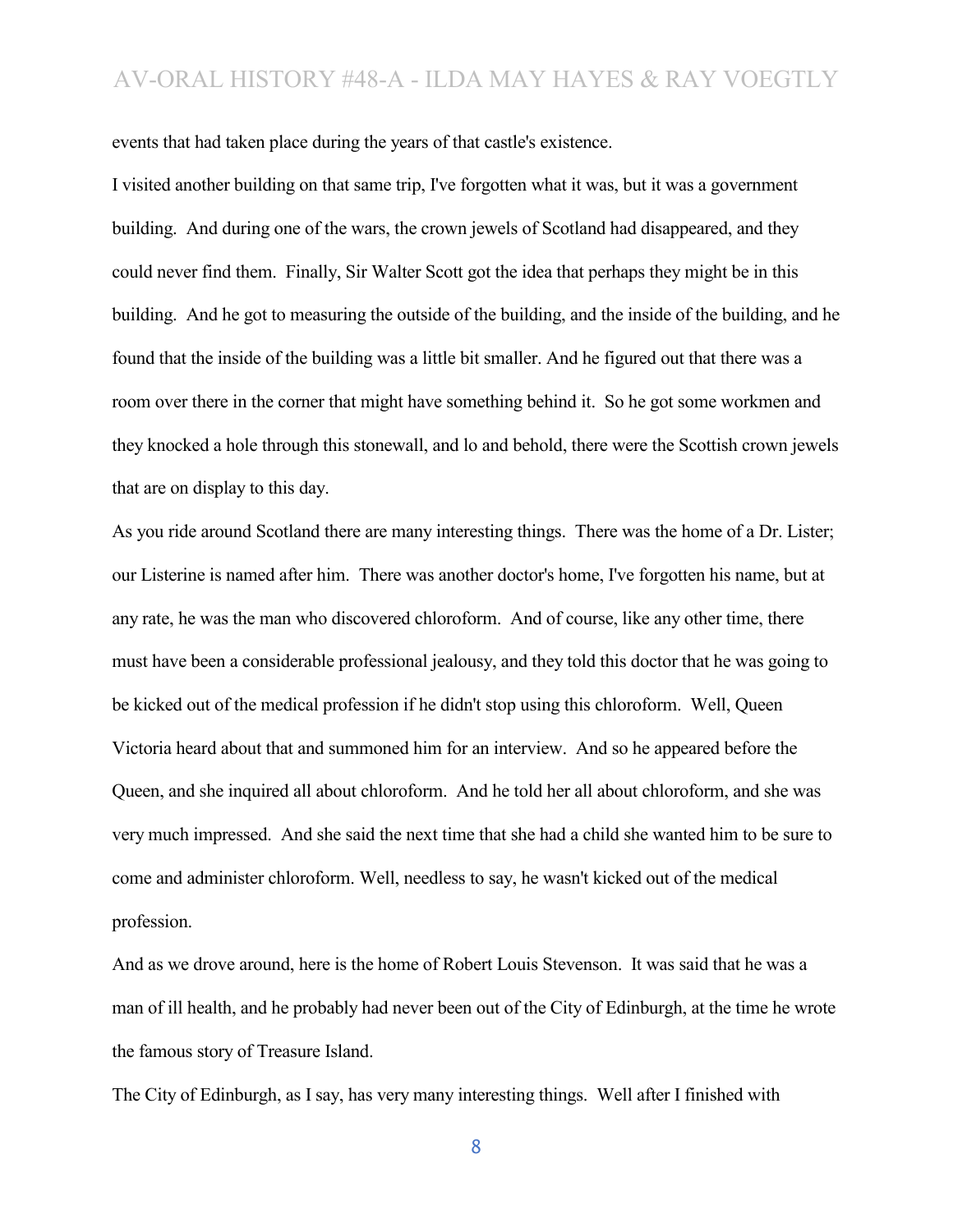Edinburgh, I took a bus and went on over to Glasgow, where I intended to fly on over to Norway after seeing the Robert Burns country. I particularly went over there for that purpose. I got on a bus, and during this sightseeing trip, I did see the home of Robert Burns. I meant to put one of our little decals of our Scotsman on the window, but I forgot it. As a matter of fact, I showed it to a number of Scotsmen and they didn't approve of it. They said, "Isn't that terrible." And so I also visited his church, and in the churchyard is his grave, and the graves of many of his family. Robert Burns was born January 25th, 1759, and he died in 1796 at the age of 37 years of age. He was noted as quite a playboy, along with his talent for writing poetry. And he did considerable playing and enjoying in life, which may have contributed to his early demise, I wouldn't know. However, his works, literature, only brought him a few pounds, which he was very pleased to get. And since, have been sold for fortunes by booksellers throughout the world. And his birthday is celebrated in practically all the nations of the civilized world.

So now, having completed the little story of, that I have of Scotland, which barely touches it, I am coming back to Burns and we speak, of course of George McGowan, the father of Archie McGowan, our local Ford dealer. And as Ilda was saying, he lived here for quite a period of time, as a matter of fact, he owned property on the edge of town here, just outside, over the fence from the city limits. It began at the bowling alley, extended south just across the railroad track, east over to Pete Clemens' lane, where you enter Pete's, and on up and including the Standard Oil distributing plant, and on back over to the bowling alley.

Well, my father acquired that property along about 1890 or so. And finally, the railroad came up diagonally, put the depot in the middle of it. Dad platted out lots which is now the Voegtly First and Second Addition.

And I used to enjoy talking with Archie McGowan, and hearing some of the old stories, and I can't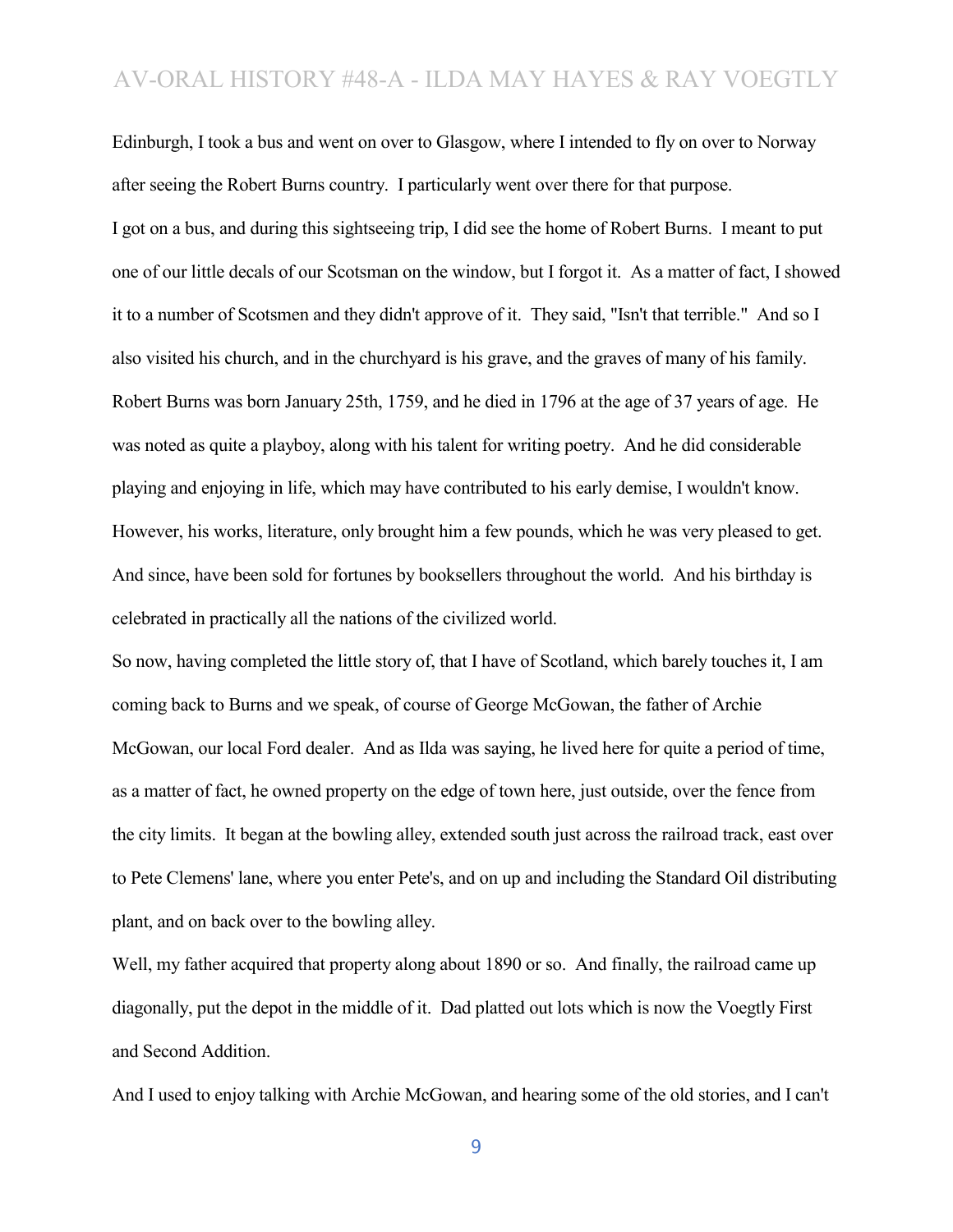pass up one of them. But we had an Irishman here in town by the name of Maurice Fitzgerald. Well, Maurice was a tall, well-built fellow, and well liked. And of course, anytime anybody came to Burns those days, he was checked up on him immediately. They knew he was a stranger and knew all about him within a short time. However, he went into what is the Elkhorn now, but it was Charlie Bedell's Saloon. And the stranger I'm talking about that came into town. And he went into Charlie Bedell's Saloon, and in those days they used to do a lot of this gripping on a broom handle, and they'd do a lot of this arm bending on the bar and so forth. And so this fellow was putting down practically everybody that came in the place. Somebody said, "Well, we have a man here by the name of Maurice Fitzgerald, we'll just put up against you and we'll see how he does." Finally, here comes Maurice in the door, and said, "Come on here Maurice, we got a new man here for you. And we want you to do this arm bending deal." So, they got down there on the bar and they were just a going back and forth, and finally, this fellow got Maurice' arm darn near down to the bar, and Maurice looked up and he says, "I'll bet you \$20 you can't put my knuckles on the bar." And he brought him on back, and he put him down on the bar.

Well, there are lots of good stories that one could go ahead and tell. And, well then as we progress, we had a Toastmaster's Club here back in the '30s, and one of the members Douglas Mullarky, that many of you folks knew, and he was a wonderful citizen, and certainly a loss when he disappeared from the scene. But at this Toastmaster's Club, generally, there were about three speakers appointed for the succeeding meeting. And we would invite a critic. We've had Father Egan, and we've had, oh Agnes Kennedy was a critic one evening, and various people who were critics. They would make these short talks and then the critic would get up and tell what they thought was wrong with the talk. And it was good experience. It was a very fine organization.

And I'll never forget one night, Doug got up and he made a talk on a Scotch theme. And believe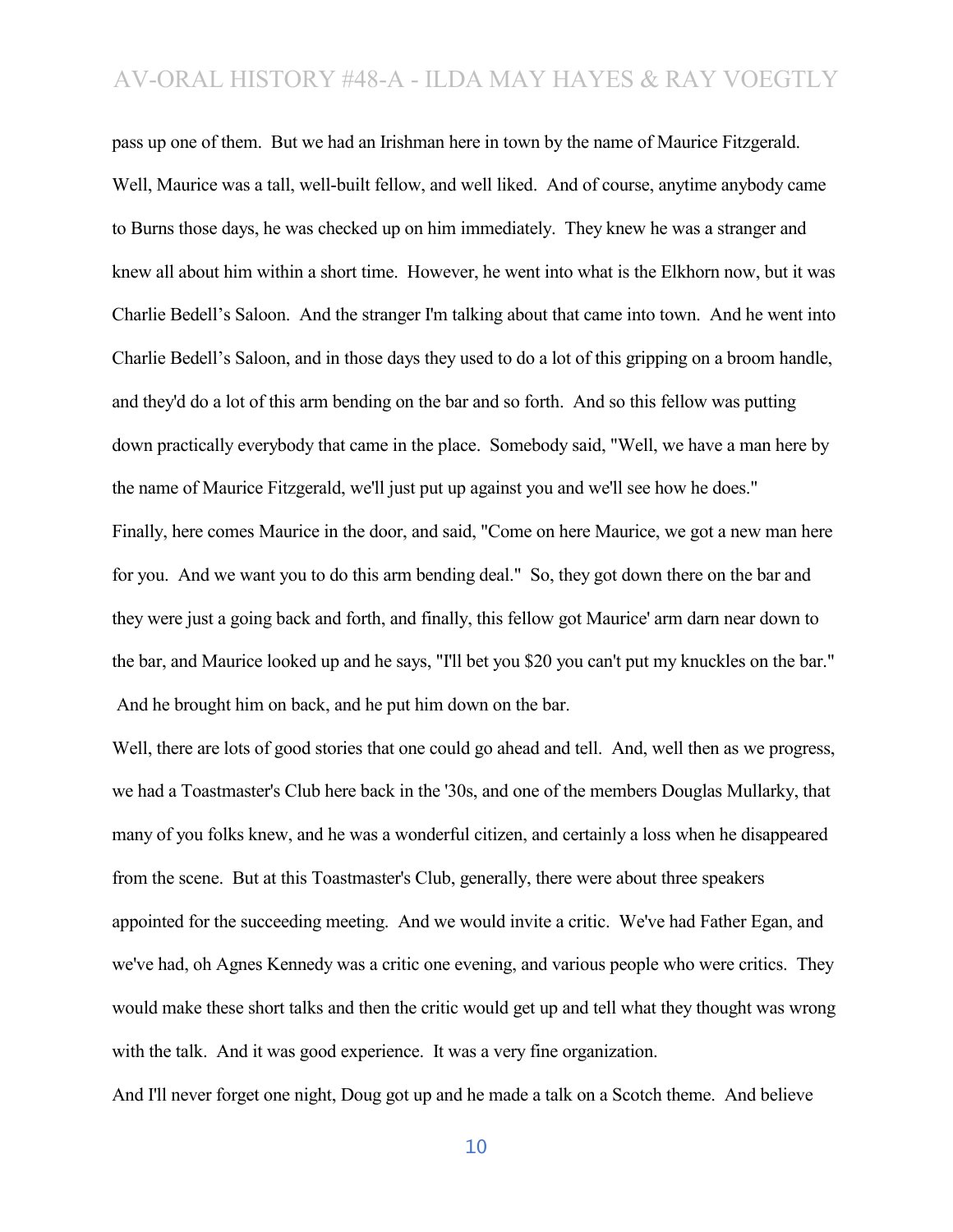me, he completely sold me on the idea. About what we could do with the Scotch theme in the City of Burns. And rightfully so, because it was our town, named after Robert Burns, and it --- and we located up here 4,100 feet. And he just gave us a good talk on it, and I vowed to myself that if I ever got in a position to help this thing along, that I would certainly do it.

And so finally about 1950, I was elected to the school board, the Harney County High --- the Burns Union High School Board. And I thought believe me, here is my opportunity. And we had a principal by the name of Gabbert. Well, if he had any shortcomings, it was certain that his enthusiasm, and cooperation with this Burns program, or this Scotch program, certainly wasn't one of them. And so, it was an uphill proposition. We had the high school up here where the Lincoln School is. Because, you know, kids in high school, they have quite a sense of loyalty too, or used to have at least, for tradition. It seems like now down at the University and various places, instead of being loyal to these traditions, they are trying to tear them down. They don't have a Canoe Fete at Oregon anymore; they don't have an annual at Oregon anymore, which is rather disappointing. However, we tried our best to get this thing promoted. And I was needling Gabbert along to get his cooperation on this. And so, at one time, I invited Wally Welcome, and Lee Reed, and Doug to come up to the high school and appear before the assembly. And I also was there, and we gave these kids a pep talk on the Scotch theme. And incidentally that day Mrs. Paul Stafford out here had made a very fine statue, a bust, of Robert Burns, which was up on the wall. Well, the kids had turned it around, so it faced the wall. They weren't too interested in Robert Burns. But at this time again, I would like to express our appreciation to Mrs. Stafford for making that bust of Robert Burns and presenting it to the school. There's a lot of people don't know who did that, and I hate to see it overlooked. Nevertheless, as time went on, we kept pressing this issue until we felt the time was right to take a vote on it. I had appeared before the Student Council at one time,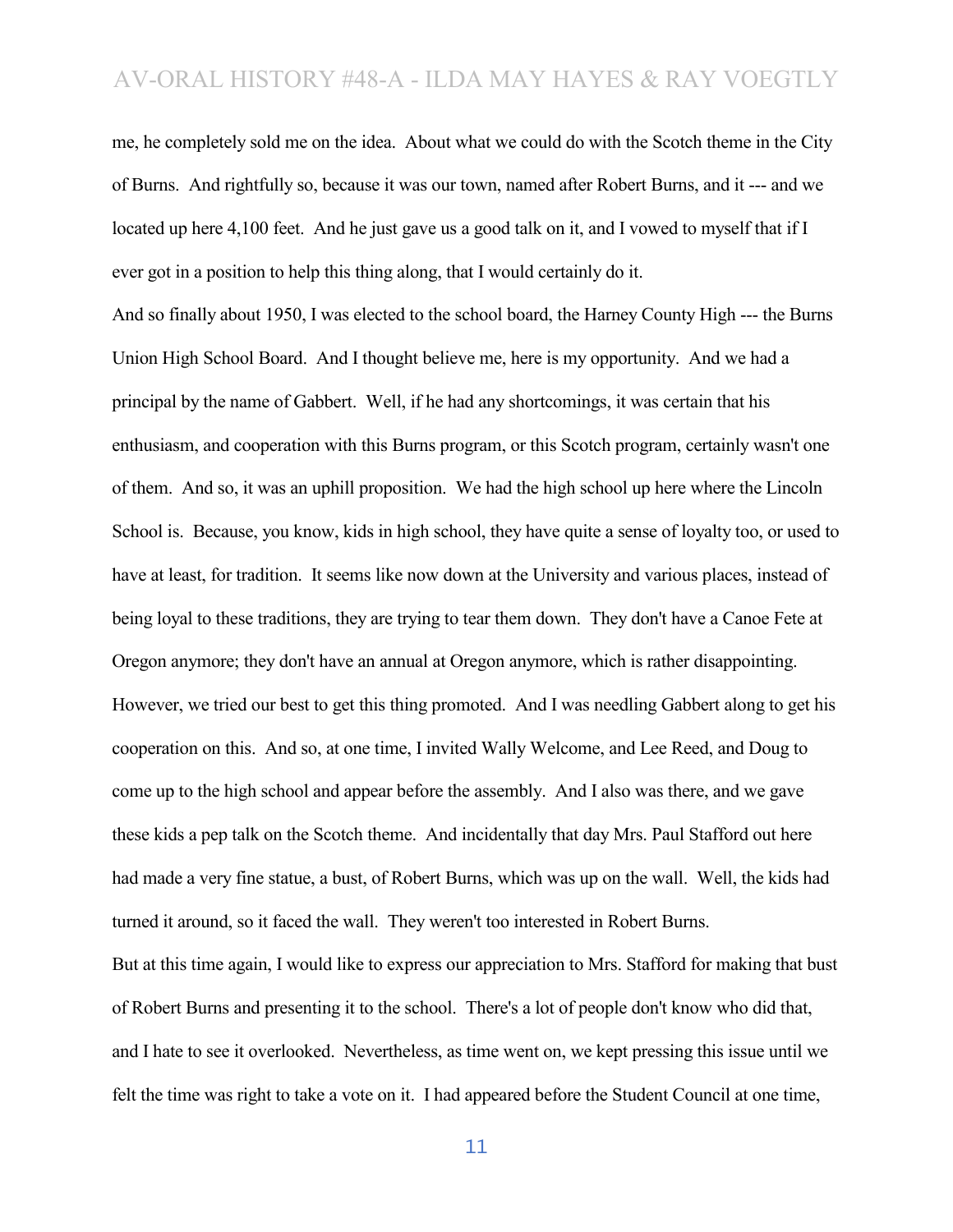and I told them, I said, "Here you have your little newspaper that Mr. Mullarky was printing every month or two months." And I've forgotten the name of it, but at any rate, it was a nice little high school paper. And I said, "You go up and down the streets, all you kids, every time you have a football team, who do you hit? The merchants! Will you buy a ticket for this, will you buy a ticket for that, for the basketball games, and will you buy a ticket to this play and so forth?' And I said, "We do it." I was in business then, and we're glad to do it, and we'll continue to do it." But now I said, "The shoe is on the other foot, and we would like to have your cooperation in doing something that is really going to advertise this community, and that is this Scotch theme." And I think that we got the thing all ready to vote on. And Mr. Gabbert got up a student body election, and it passed. Well, we were very happy about that.

They had a girl's group of marchers out here known as the Pep Peppers. Well, we got that changed to the Bonnie Lassies. We had the school annual, which was known as the Rodeo, and we got that changed to The Bard. We got the little newspaper changed to the, what was it? Huh? Yeah, the Bagpipe. And we got quite a few changes. (Note: Correction - The Bard, the newspaper was the Barker. The team was the Bulldogs.)

Well in 1939, I believe it was Archie McGowan donated a \$1000 to buy Scotch plaid material for the tartans, as they call them, and they had uniforms made for their Scotch band, and they were very attractive. I think they could have been a lot more attractive if they had a different selection of Scotch plaids, many other people thought so too because we didn't --- a lot of us didn't like that plaid so well.

However, about five years later they were invited to participate in the Portland Rose Festival. Well, I don't think that it was because they excelled in performance in music, or their band because there are lots of bands over this state that far excelled ours at that time. But it was because they had these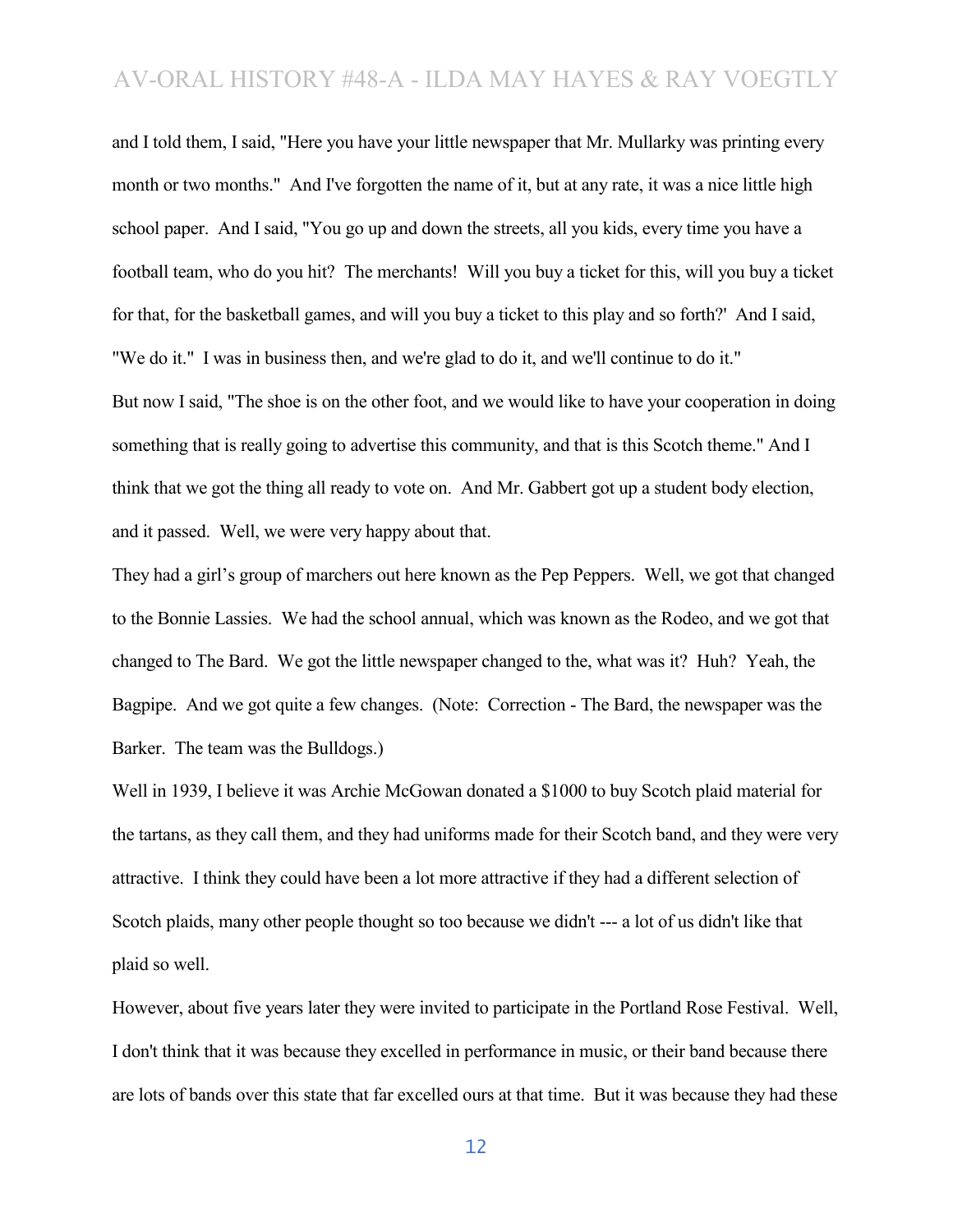Scotch uniforms, and no other school in the state had them.

Well they got down there and this music teacher, a rather peculiar fellow, they had a sign there telling about the Burns Scotch band, but he didn't like the sign so he threw it in the gutter, and as the band marched down the street nobody knew who they were. And, but they made a very good impression with their playing, as well as with the Scotch uniforms. (Note: The Scotch uniforms were purchased previous to the name change from Bulldogs to Hilanders in 1953. The Rose Festival trip occurred before that time also.)

That went along for quite some time, and after this was done, why my wife and I were looking for some kind of mascot. Something that would represent this whole Scotch mood. And we'd looked through the magazines, the various Scotch whiskey ads, and here would be this Scotchman with his kilts and bagpipes and so forth, but it looked too formal, we didn't like that. And so one day Lois and I were sitting on the davenport looking through a Time magazine, and lo and behold, here was an advertisement from the Capital Airlines. And we said, "There is the Scotchman we should have." He stood on a platform called Mr. Air Coach, and on his cap was Capital. Well, we introduced that to the school, and they had an artist's drawing made of it, and it was made into decals. As a matter of fact, when I went to Europe that time I had some of these decals on my baggage. And when I landed in Washington, D. C. I walked down the airport and I put my bags up on the Capital counter and I said, "You see that Scotchman?" And he said, "Yes." And I said, "Well," I says, "I'm from Burns, Oregon and we stole that from the Capital Airlines, and we're using it out there in our high school. If you want to sue us, why get to it." But they didn't even recognize it. It had been some time before. But that was just one of many things.

There are a lot of things that can still be done in this Scotch deal. We ought to have, in student body elections out there at the high school, the high school I feel is the main center for the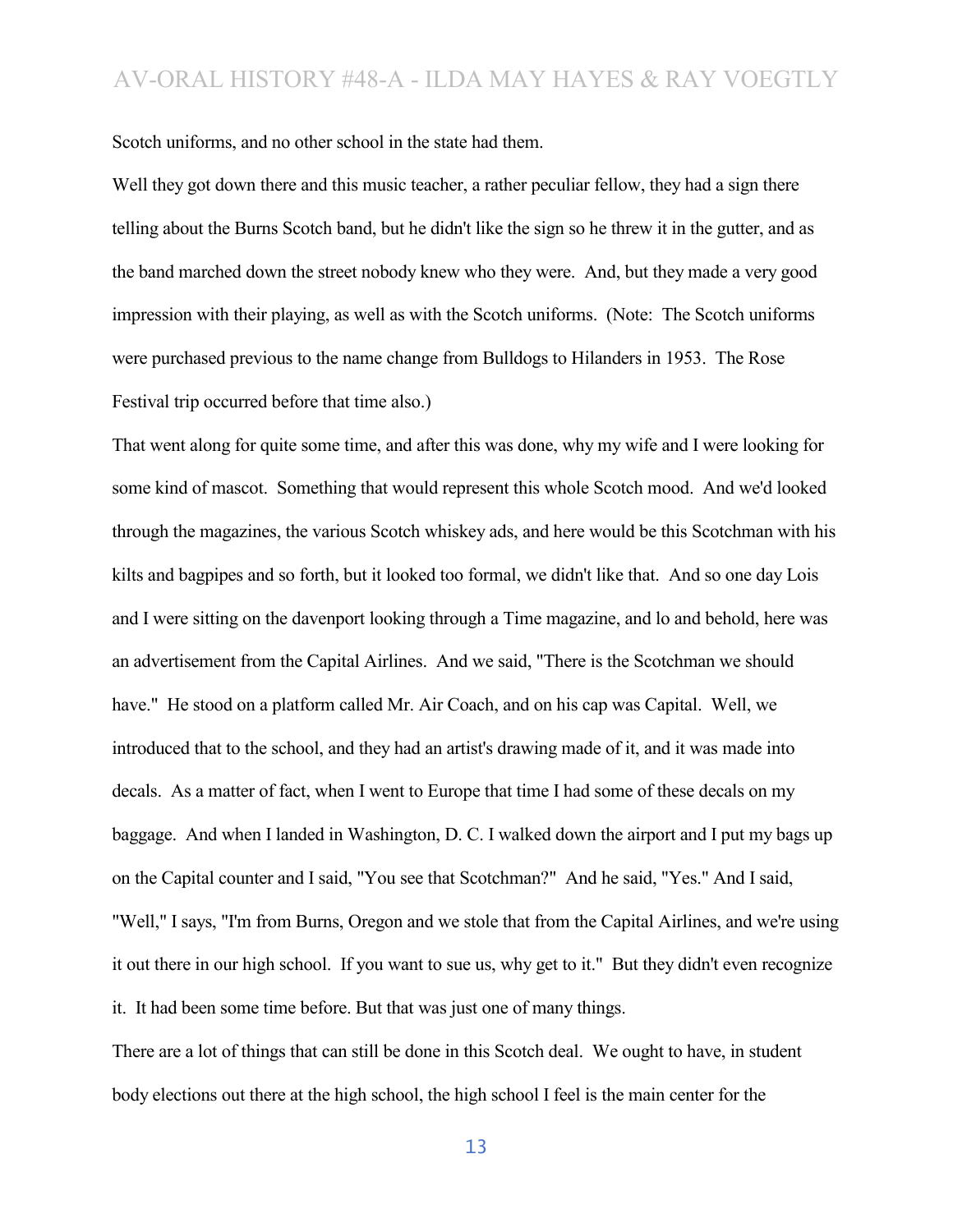development of this theme. I think the businesses, like the local Elks Club, just various places, can do a lot for this program. But the High School is the key to it. And I feel they should have some new Scotch uniforms. We had a band man here a few years ago, he was very capable, but he neglected our Scotch deal, and our expensive plaid uniforms, were discarded.

When I was on the board, our Scotch uniforms were going bad, we had to replace them. And I saw to it that we had around \$2000, or \$2500 allocated to go up here to the Pendleton Woolen Mills and have new plaids woven. Well, we did have them woven and I don't know whether they were ever made into uniforms or not. I was out of office about that time, and I lost track of them. But these decals, for instance, were very good things. I think right now, that it might be a very good idea for some organization, or the school, or someone to get a bunch of these new decals made so that people can put them on their windshields, or put them on the side of the car.

And then another thing that could be done is on stationery. I know when I became mayor the letterheads had a picture of a bunch of cattle down there. Well goodness, that's fine. This is good cattle country, a good lumber country. And there are so many of these western towns and communities, that's what they have to dwell upon. But here's something different, that's all our own, or at least was. Now there are two schools down here in the valley that are stealing our thunder and have practically stolen it because they are far excelling us in the uniforms, and in developing this Scotch theme.

Well as I say, in stationery, one of the first things I did was eliminate that cow picture, because we've got lots of cow pictures, and I got the Scotchman put up there. And I think they continued on with it.

And then when we had the Chamber of Commerce meeting every year, why Lois and I decorated the table, or Lois did rather, and she had a real nice folder with the Scotch motif on it, and she had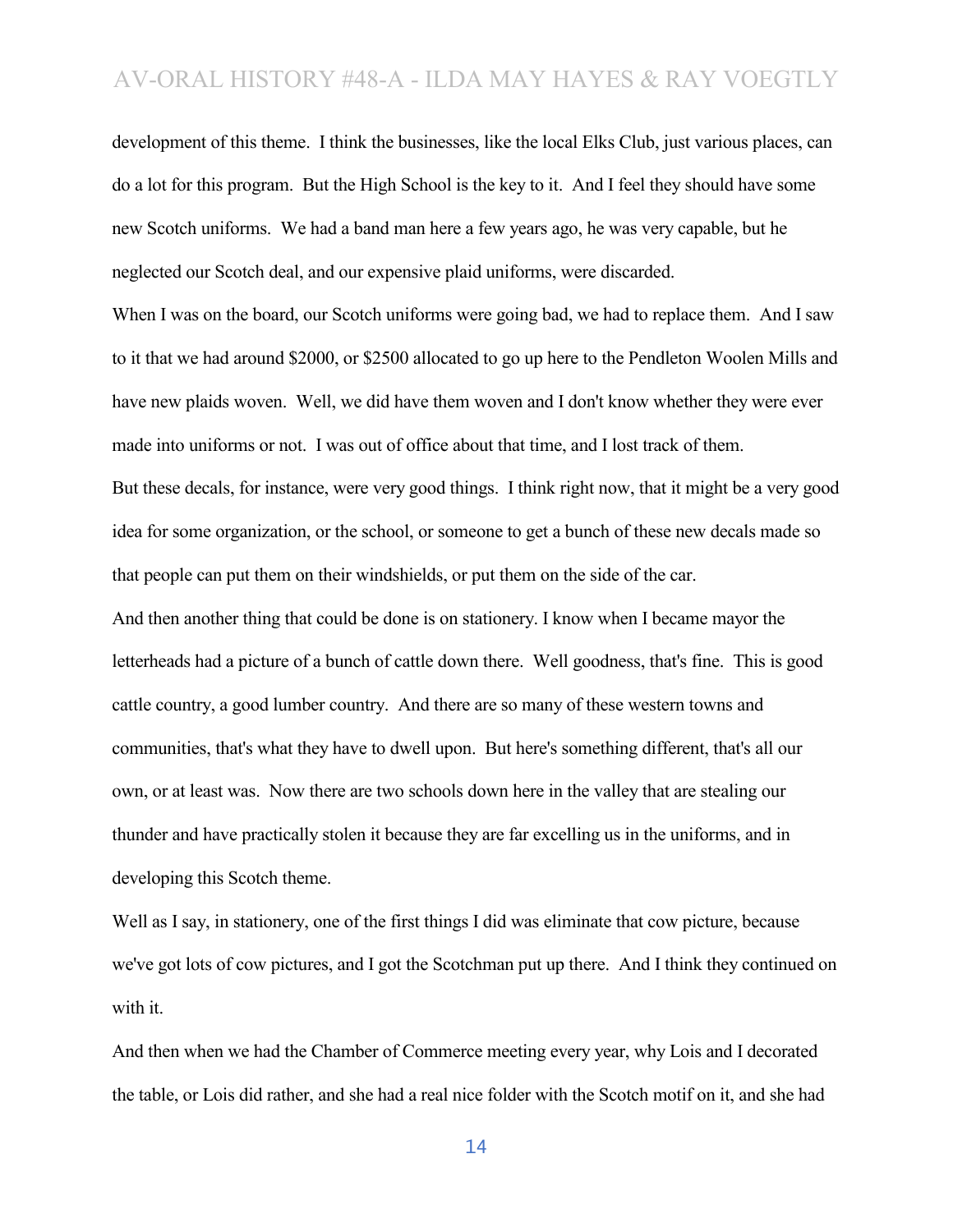the Burns Times-Herald print some Scotch stationery. And then each table that is sponsored generally gives a prize. Well, our prize for the City of Burns was this Scotch stationery and envelopes in the little Scotch folder. And it always got by fine. We had plaids on the table and so forth. But this could be carried on to a great extent.

Now I have the original Scotchman from the Time magazine. I have one of these decals, and I have the picture of a sign that we had outside Burns, right across from the old Roe Davis plant out here between here and Hines, and it says, "Hoot, Man, Welcome to Burns." And down below it said, "No parking meters." Well of course that's a good Scotch idea, no parking meters. And that was a very good thing. Now the Lions Club built that sign, and a few of us goosed them along there and got that thing done. After we got it done, we donated it to the City of Burns. And the City of Burns, when it came time to repainting it and so forth, they said, "Oh, we don't have any funds for anything of that kind, and they let it go." And it's torn down now, disappeared. The only thing that is left is the picture that I have of it.

I've seen many tourists come into this town and stand there and take pictures of that sign. It was a good advertisement. And I have seen, well I was talking to Roe Davis; he says it's nothing to look across the road there during the day and see tourists stop, taking a picture of that sign. And I believe that every merchant in this town could at least have a little Scotchman on his envelope. And the school stationery could have this little Scotchman. It could be capitalized on, and if they had that Scotchman on envelopes going around the country, it wouldn't be long until these postmasters would wake up and say, "By gosh, what's this Scotchman for?" Well again, while I was mayor, there was a lady wrote me letter said, "I'm making a collection of various city letterheads that are interesting. And I heard about yours, and I would like to have one." Well, I wrote her a letter and, on one of them, and sent her a couple of sheets of our paper.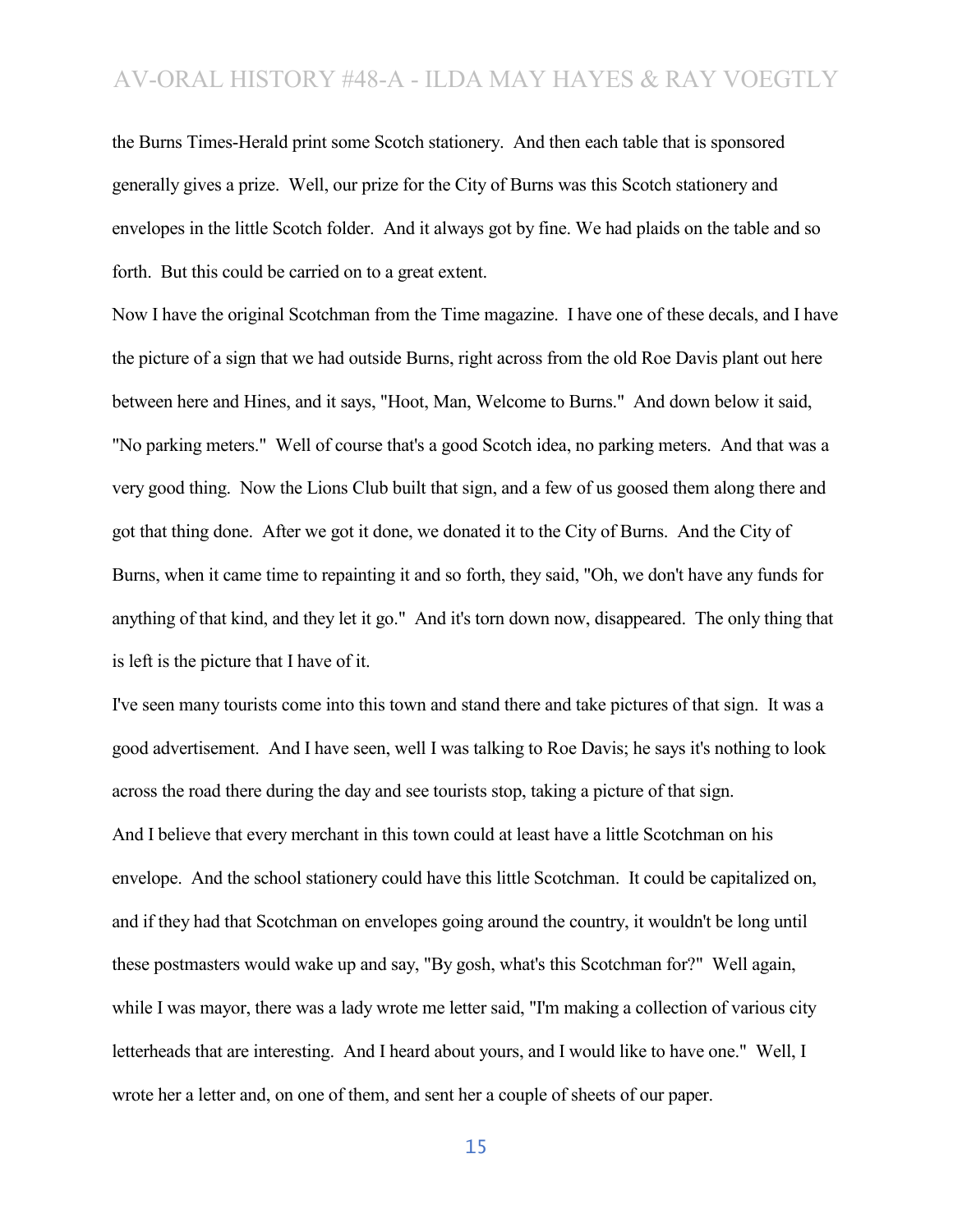I'm going to pass these around so that you can look at them. But this thing is not going to develop all by itself. It takes the continued, and consistent effort of the people and the organizations to develop these things.

Now when I was in business, I used to stop occasionally in the Stewart Hotel in San Francisco when Leonard Eberly, the son of Ed Eberly, was the manager of that hotel. Well, it's a good Scotch hotel, a good Scotch name. And they had two bars in there. One was just the orthodox bar, but the bar that attracted the attention was the Scotch bar. As you went into the Scotch bar, here were these bartenders all dressed up in an attractive plaid coat, bar coat. And the piano player had on one of the same types of coat, the little girl waitresses; they had on little Scotch outfits. And look around on the backs of that too, and you'll see that stationery, incidentally.

And so, it was quite a theme. Now for instance, right down here at our Elks Club, if they were to do it, they have a few decorations of the western type, which are all right. They have some western pictures above the bar. But supposing they were to change the theme of that thing and put up some Scotch plaid, and a few Scotch panels, and even --- they have quite a few Scotch members. Supposing that they had their Scotch shield with a coat of arms on it. Pete Clemens, his mother, the McClouds, certainly wasn't a Swede name.

And it was --- and there's quite a few of them here. There was Tommy Turner, and he was very active in this Robert Burns Association. Mrs. Mary Bennett was a very active member of this Burns, Robert Burns Association. And although I belonged to it, I didn't take a very active part. But just supposedly, that the Elks --- look at their little books of matches, got an Elks head on one side, fine. But on their side, it has two sides; they could go ahead and put a little Scotsman on there. And all those things are very attractive. Supposing that they were to get a couple of sacks full of heather and have some little Scotch plaid ribbons, and the tourists that came in they could go